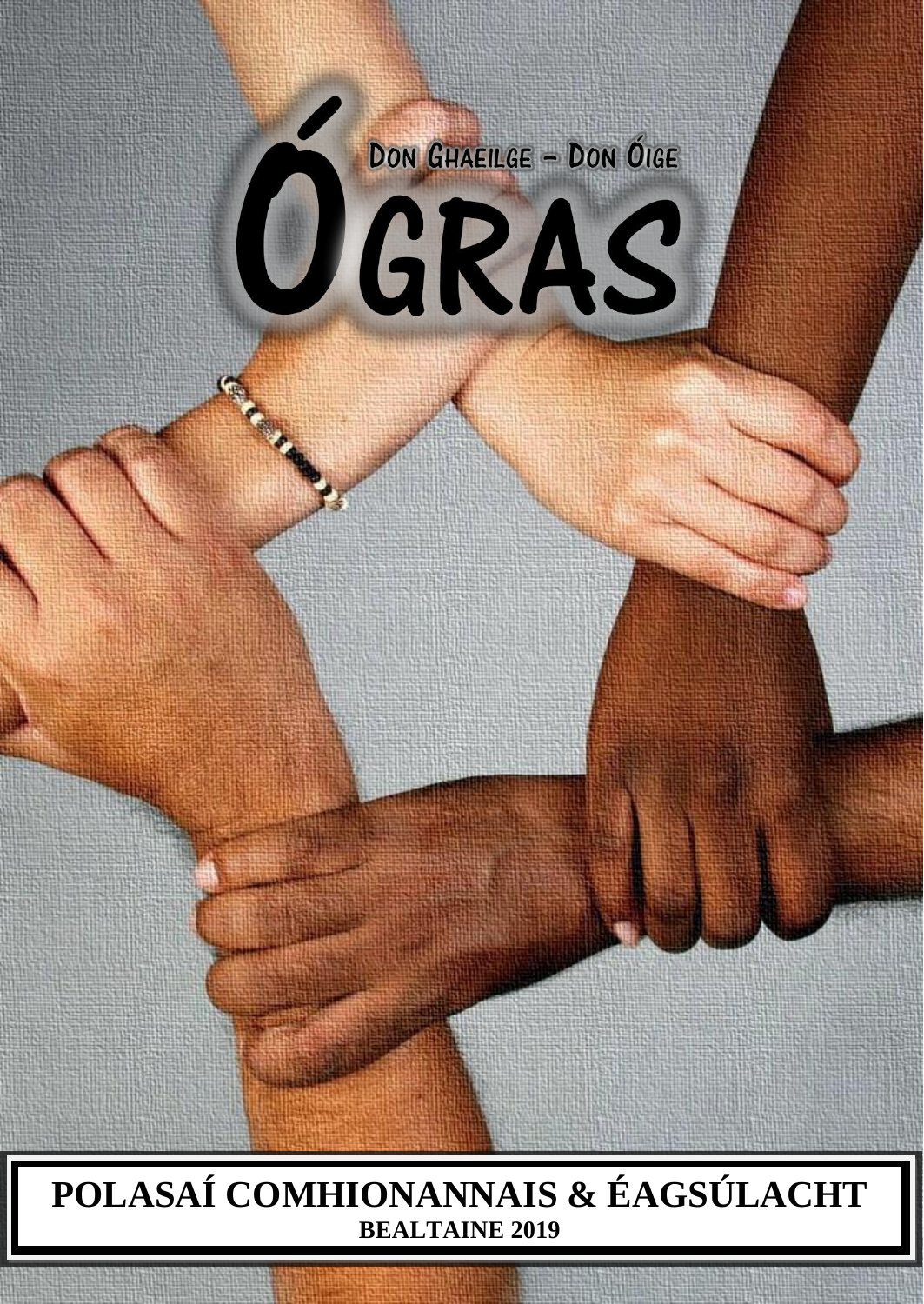## **Ráiteas Polasaí**

Tá Ógras tiomanta go daingean do chomhionannas agus d'éagsúlacht i ngach limistéar dárgcuidoibre.Creidimid gur ghádeileáille gach duine ar bhonn comhionannais.

Tá ár bPolasaí Comhionannais agus Éagsúlachta mar chrann taca dár mbeartais agus dár nósanna imeachta. Tá polasaithe, deiseanna luach saothair, uaireanta oibre, scéimeanna athbhreithnithe feidhmíochta, próisis smachta agus eile mar aon le tairbhí an eagrais deartha chun chomhdheiseanna agus cosaint a sholáthar do gach ball foirne, do gach ball den eagras agus do gach oibrí deonach.

Creidimid go mbaineann comhionannas le cruthú sochaí atá níos cothromaí, áit go dtig le gach duine bheith rannphairteach agus go bhfuil deis acu a bpoitinseál a chomhlíonadh. (DoH 2004) Creidimid chomh maith gur féidir linn ár nuaillmhianta a bhaint amach tríd an éagsúlacht.

## **Prionsabail Ghinearálta**

Tá cosaint agus leas páistí agus daoine óga fíorthábhachtach. Tá Ógras tiomanta chun a chinntiú nach ndéantar éagóir ar aon duine ar bhonn:

- Inscne,
- Stádais Phósta
- Stádais Teaghlaigh
- Gnéaschlaonta
- Aitheantais Inscne
- Creidimh
- Aoise
- Míchumais
- $\bullet$  Cine
- Dearcthaí Polaitiúla
- Ballraíochta den Lucht Siúil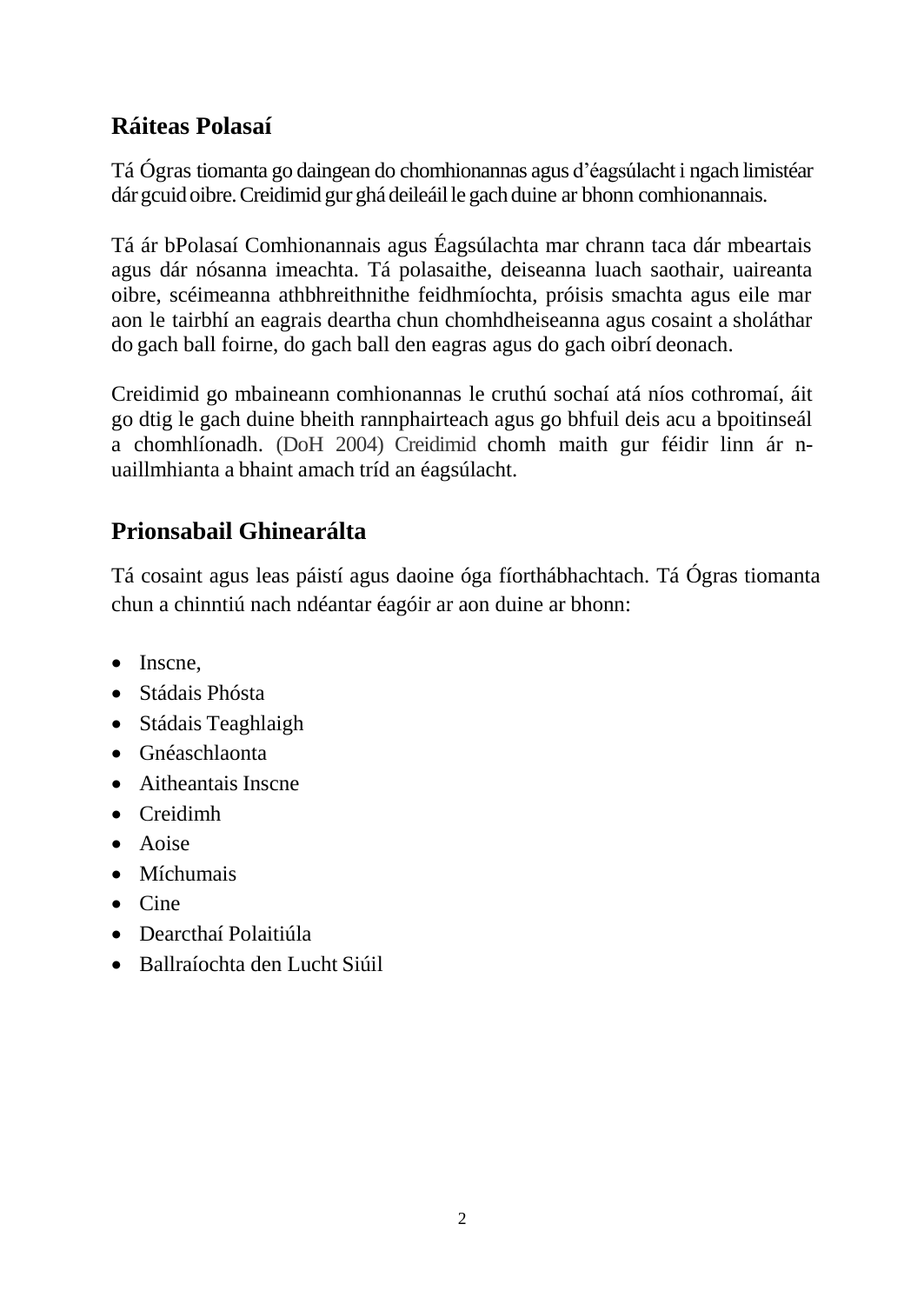### **Tá sé mar aidhm fhoriomlán an bheartais seo:**

- Leatrom neamhdhleachtach a sheachaint.
- A chinntiú go bpléitear le gach duine go cóir, le dínit agus lemeas.
- Comhionnanas deiseanna a chur chun cinn san eagras
- A chinntiú go mbeidh gach fostaí ionchasach cinnte go mbeidh ár bpróisis earcaíochta slán ó gach bac míréasúnta.
- Deileáil le ciapadh, le ciapadh tríú páirtí san áireamh.
- Próiseas a sholáthar chun deileáil le líomhaintí maidir lecomhionannas
- Timpeallacht shábháilte, thacaíochta agus fháilteach a sholáthar don bhfoireann, do chonraitheoirí, d'oibrithe deonacha agus dochuairteoirí.
- Ár mbunluachanna a chomhtháthú isteach inár gcuid oibre.

## **Cur i bhfeidhm an Pholasaí**

Déanfaimid ár ndícheall ár bPolasaí Comhionannais agus Éagsúlachta a chur i bhfeidhm go héifeachtach ar na slite seo a leanas:

- An polsaí a chur chun cinn ar bhonn gníomhach.
- Monatóireacht agus léirmheas a dhéanamh ar bhonn rialta ar ár nósanna imeachta agus ár gcritéir maidir le roghnú post.
- Gníomhú de réir mar is cuí, ag baint úsáide as nósanna imeachta faofa, sa chás go dtagann líomhaintí chun cinn go bhfuil polasaí á shárú.
- Oiliúint agus treoir a sholáthar, go háirithe d'fhostaithe, chun a chinntiú go dtuigeann siad an polasaí seo agus a bhfreagrachtaí dlíthiúla ina leith.

# **Comhionannas agus Éagsúlacht sa Láthair Oibre**

Táimid tiomanta ar chomhdheiseanna fostaíochta a sholáthar mar aon le léiriú a thabhairt go dtuigimid an luach a bhaineann le héagsúlacht ár mbuíon oibre. Ar mhaithe lena chinntiú go bhfuil comhionannas mar chrann taca ag gach gné dár bpolasaithe, dár nósanna imeachta agus dár gcleachtais fhostaíochta, déanfar cinnte:

- Gan idirdhealú éagórach a dhéanamh i gcoinne aon bhall nó aon fhostaí, agus gan ach fachtóirí ábhartha a thógáil san áireamh agus cinneadh á dhéanamh faoi inniúlacht dhuine tabhairt faoin bpost.
- Lucht saothair a chruthú atá chomh ilghnéitheach leis an bpobal ar a bhfreastalóimid.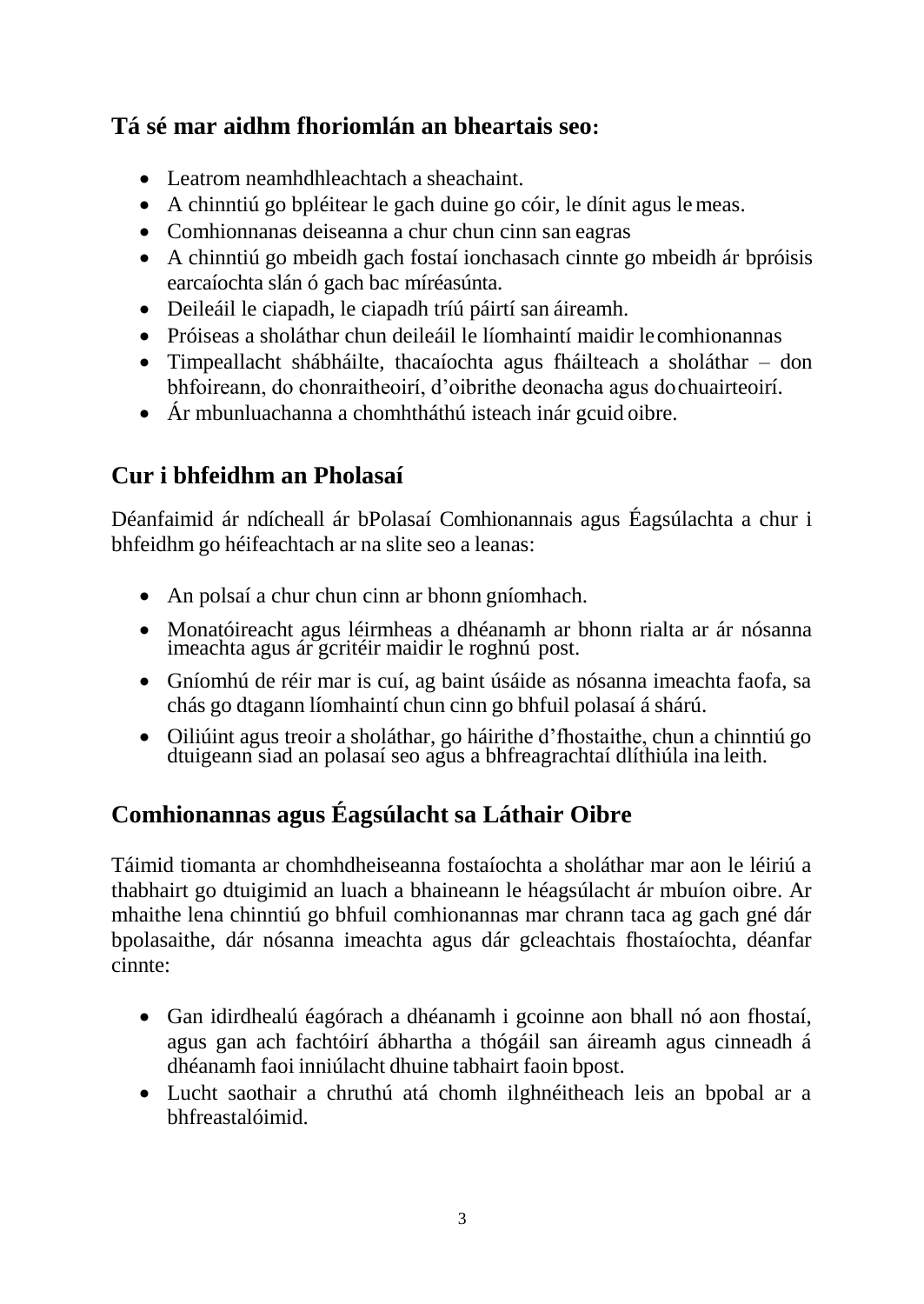- Go ndéanfaimid ár ndícheall deileáil go cóir le gach fostaí agus le gach iarrathóir ar phost maidir lenár bpolasaithe agus ár nósanna imeachta fhostaíochta agus go ndéanfar gach iarracht freastal ar aon riachtanais bhreise réasúnta, cuí a d'fhéadfadh a bheith acu.
- Meas a léiriú d'fhéiniúlacht agus do chultúir ár bhfoireann, ár noibrithe deonacha agus ár mic léinn agus mar sin de.
- Go ndéanfaimid ár ndícheall oibriú i dtreo láthair oibre atá saor ó idirdhealú, ó bhulaíocht agus ó chiapadh agus go bhfeidhmeoimid go pras maidir le haon ghearán faoi idirdhealú, faoi bhulaíocht, faoi chiapadh nó faoi leatrom.
- Timpeallacht oibre shábháilte a sholáthar
- Go mbeidh an oiread rochtana agus is féidir ag ár bhfostaithe ar an láthair oibre nó ar fhaisnéis faoin obair.
- Eolas soiléir a thabhairt dár bhfostaithe faoi roghnú post agus oiliúint agus go spreagfar gach fostaí chun a gcumas iomlán a bhaint amach
- Go bhfeidhmeoimid de réir na reachtaíochta fostaíochta ábhartha agus na cóid chleachtais reachtúla.
- Go leanfar ar aghaidh ag forbairt dea-chleachtas maidir le polasaithe agus le nósanna imeachta fhostaíochta a théann níos faide ná na polasaithe agus nósanna imeachta atá riachtanach faoi reachtaíocht.
- Go gcuirfear an Polasaí Comhionannais agus Éagsúlachta i bhfeidhm maidir le próiseas earcaíochta agus roghnaithe, cláir oiliúna agus gnásanna casaoide an eagrais agus maidir le gach polasaí fostaíochta ábhartha eile.
- Go ndéanfaimid ár ndícheall rochtain a thabhairt d'fhostaithe agus d'iarratasóirí ar phost ar ghnásanna casaoide má cheapann siad gur deineadh éagóir orthu.

# **Tiomantas d'úsáideoirí**

Is féidir le húsáideoirí seirbhíse agus úsáideoirí seirbhíse ionchasacha a bheith ag súil go mbeidh na haidhmeanna seo a leanas ag Ógras:

- Seirbhísí éifeachtacha, inrochtana agus oiriúnacha a dhearadh agus a sheachadadh do gach ball den bpobal (ag teacht le meabhrán agus le healaíona)
- Oibriú i gcomhpháirt le daoine eile chun comhionannas agus éagsúlacht a chur chun cinn
- Cinntiú go gcuirfear seirbhísí ar fáil a chomhlíonann reachtaíocht ábhartha agus cóid chleachtais reachtúla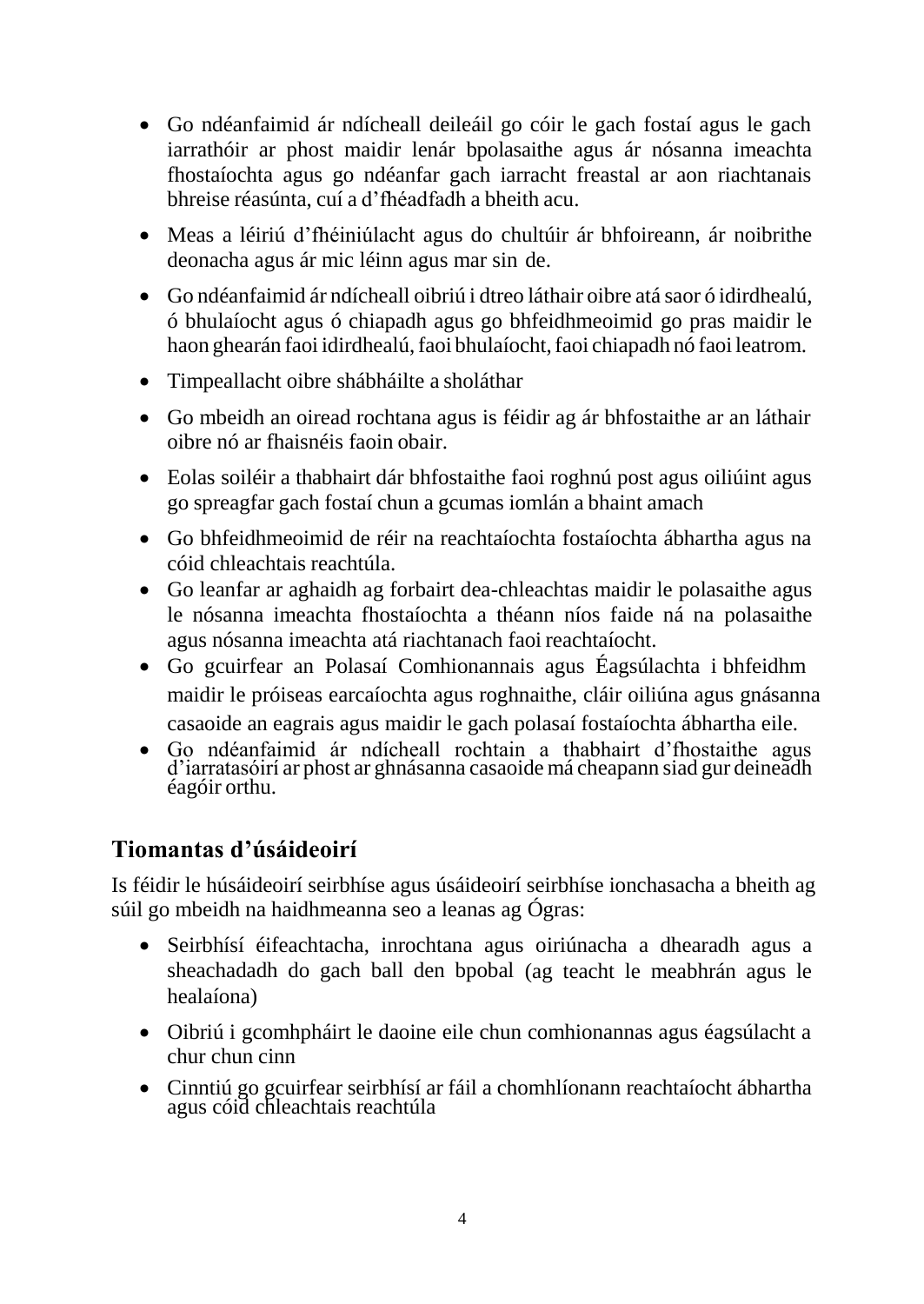- Leanúint ar aghaidh ag forbairt dea-chleachtais maidir le polasaithe agus le nósanna imeachta fhostaíochta – dea-chleachtais a théann níos faide ná na polasaithe agus nósanna imeachta atá riachtanach faoireachtaíocht.
- Gníomhú go pras má thagann aon ghearán chugainn faoina bealaí ina gcuirfear ár seirbhísí ar fáil

### **Freagracht maidir le cur i bhfeidhm an Pholasaí**

Tá príomhfhreagracht ag an gCoiste Stiúrtha chun an polasaí a churi bhfeidhmagus monatóireacht a dhéanamh ar an bhfeidhmiú seo, ach beidh freagracht ar gach fostaí an polasaí a úsáid i ngach limistéar dá gcuid oibre, ina n-aonar agusle chéile.

Tá freagracht ar an mbainistíocht agus ar gach fostaí le freagracht mhaoirseachta, maidir le feidhmiú, le monatóireacht agus le cur chun cinn an pholasaíseo.

Is gá do gach fostaí a chinntiú:

- Nach ndéanfaidh siad idirdhealú ar éinne, aon duine a bhaineann le duine le tréith cosanta, cúramóirí, mar shampla.
- Nach gcuirfidh siad brú nó nach gcuirfidh siad ina luí ar fhostaí eile idirdhealú a dhéanamh
- Nach ndéanfaidh siad fostaithe eile a chiapadh, nach ndéanfaidh siad bulaíocht orthu agus nach mbainfidh siad mí-úsáid as fostaithe eile nó as an bpobal ar chúis ar bith.
- Nach gcúitíonn siad ciapadh, ciapadh tríú páirtí san áireamh.

Sa chás go bhfaca duine ar bith eachtra idirdhealaitheacha sa láthair oibre, tá dualgas cúraim orthu do dhaoine eile dúshlán a thabhairt d'iompar agus do chleachtas den tsaghas seo. Is féidir tabhairt faoi ghníomhú breise más gá trí thuairisc faoin eachtra a thabhairt don Stiúrthóir nó don Choiste Stiúrtha.

Muna leanann an fostaí na riachtanais seo agus eile an Pholasaí Chomhionannais agus Éagsúlachta, déileálfar leis de ghnáth faoin bPróiseas Smachta.